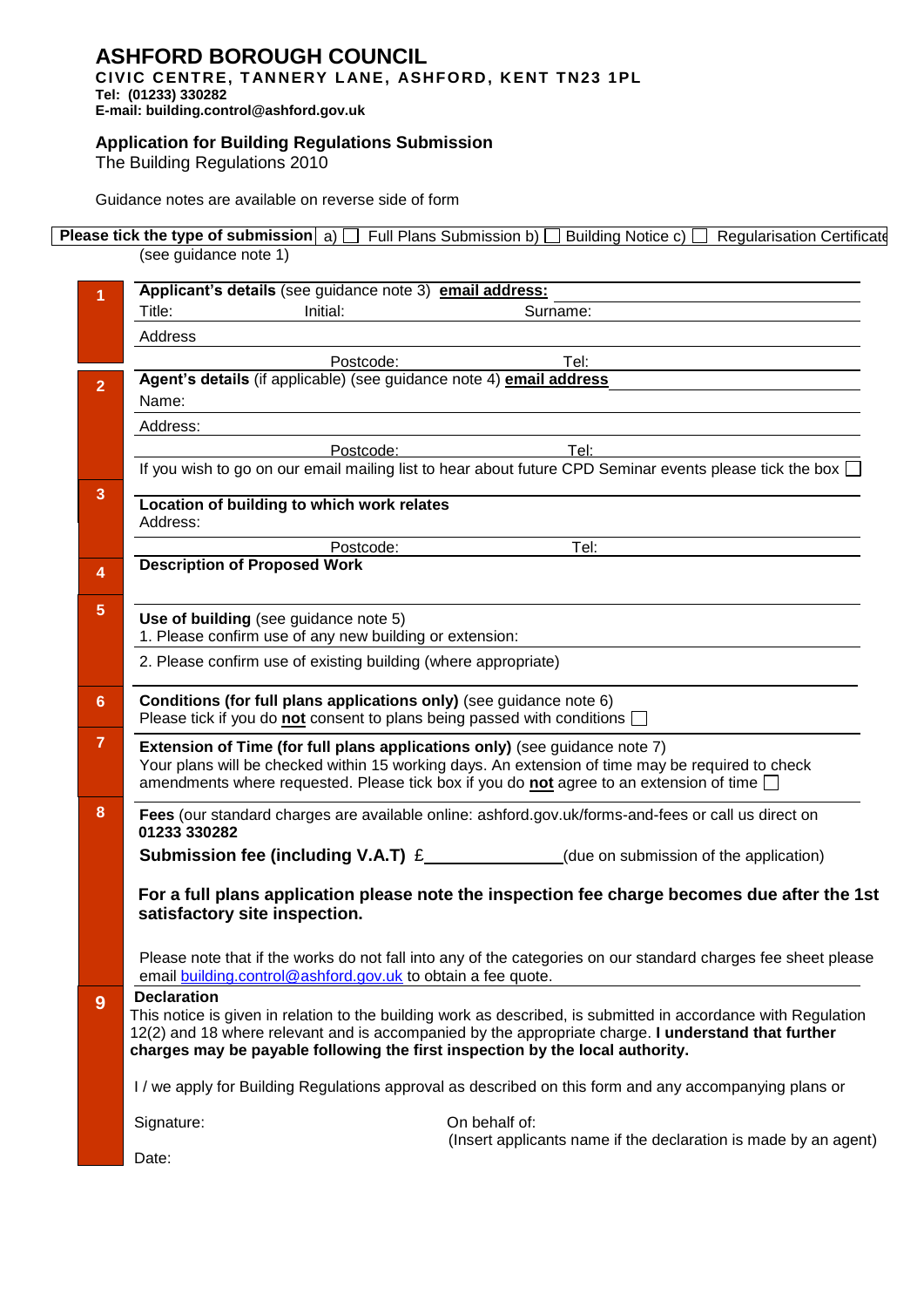## **Guidance notes**

- **1. Full plans application** can be used for any type of work, where you require your drawings to be checked and approved. **Building notice** can be used for small domestic works and often no plans are needed however on occasions we may ask for further information i.e. structural calculations depending on the type of works. **Regularisation application** is to be used for retrospective approval of work that was previously carried out without building regulations approval.
- **2.** Ashford Borough Council (ABC) is the data controller for the personal information you provide in this form. ABC's Data Protection Officer can be contacted at [FOI@ashford.gov.uk.](mailto:FOI@ashford.gov.uk) Your information will be used to process your building control application and processing is conducted relying upon the GDPR legal basis. Your information may be shared with further third parties if we are required or permitted to do so by law for example, consultation with other regulatory public bodies, or to prevent fraud or the misuse of public funds. Your information will be retained for 15 years. For more information on your rights please see the council's privacy statement [https://www.ashford.gov.uk/.](https://www.ashford.gov.uk/)
- **3.** The applicant is the person who is having the proposed building work carried out.
- **4.** The agent is a person employed by the applicant to submit details of the proposed work. Generally communication from the Council about the application will be with the agent.
- **5.** The intended use of the building or part, i.e. the extension to which the application refers to should be indicated. The number of storeys of new buildings or extension should be stated and where alterations or conversions are proposed the number of storeys in the existing building should be noted.
- **6.** You can agree for your plans to be passed subject to conditions, where for instance certain information/details were not available to you at the time of submission. If you agree to this it is important that any conditions need to be satisfied as soon as possible but no later than when the works starts.
- **7.** Your agreement to extend the period of time for determining your application may assist you when we require amendments/details, to your application.
- **8.** Payment for the inspection charge, where applicable, will be required by the person noted on the form after the first inspection of the work by the Building Control Officer.
- **9.** The initial submission charge payable can be found in the table of charges available separately from Building Control or on our website www.ashford.gov.uk/forms-and-fees. If you have any queries regarding our charges please contact us prior to submitting your full plans application.
- **10.** For dwellings, domestic extensions and associated work, 1 copy of the plans and details are required. If the proposed work refers to non-domestic buildings, 2 copies of the plans and details are required to enable us to consult with the Fire Officer. If you are sending applications / plans by email please note only a maximum limit of 10mb or less can be sent electronically.
- **11.** Subject to certain provisions of the Public Health Act 1936 owners and occupiers of premises are entitled to have their private foul and surface water drains and sewers connected to the public sewers, where applicable. Special arrangements apply to trade effluent discharge. Persons wishing to make such connections must give not less than 21 days' notice to the appropriate authority.
- **12.** Planning permission may also be required for the proposed building work or change of use for further information please visit www.ashford.gov.uk/do-i-need-planning-permission.
- **13.** Upon completion of your building work and following a satisfactory final inspection we will provide you with a Certificate of Completion. This certificate is an important document, which can be passed on to future owners of the property as proof that the work meets the requirements of the Building Regulations.